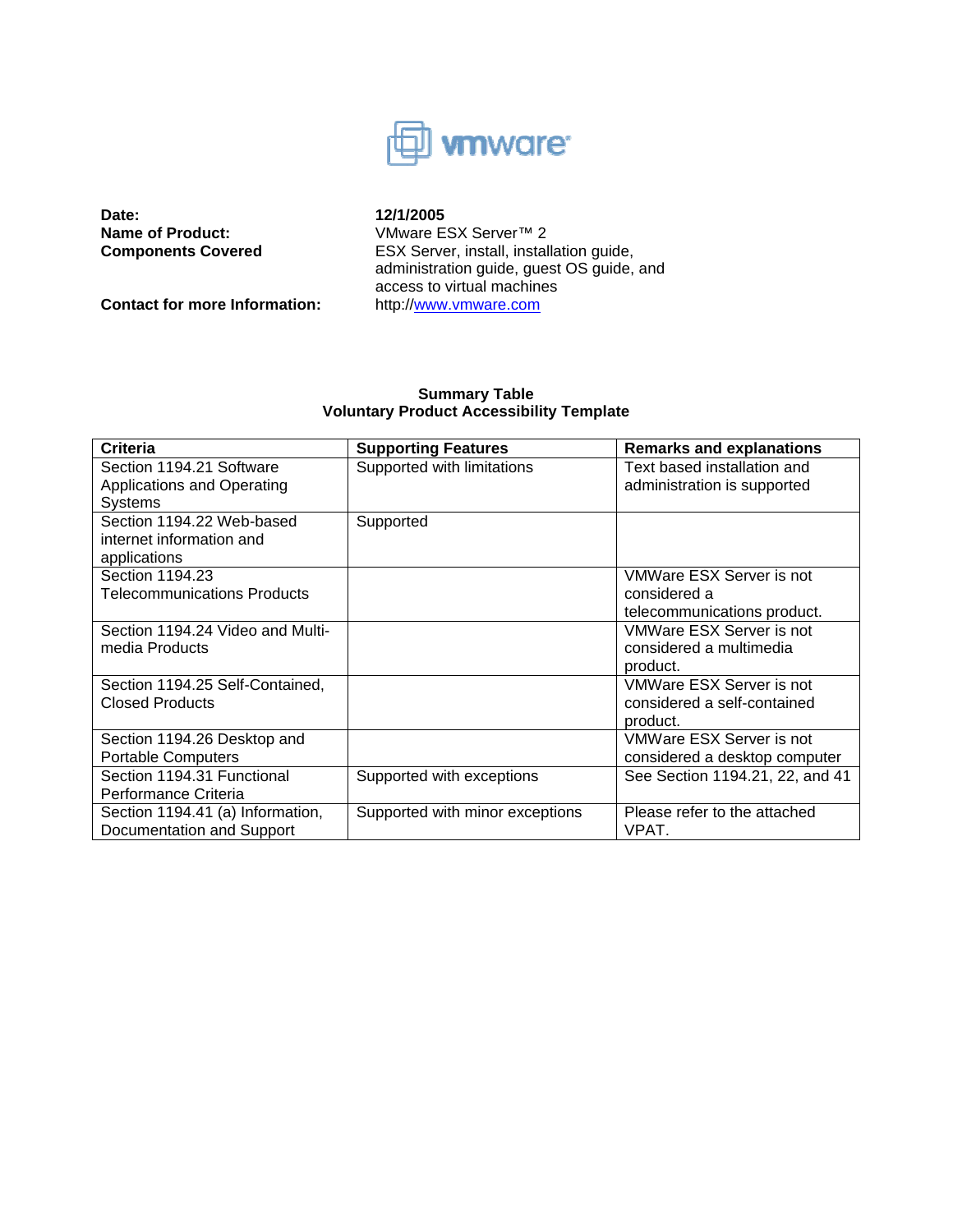## **Section 1194.21 Software Applications and Operating Systems - Detail Voluntary Product Accessibility Template**

| <b>Criteria</b>                                                                                                                                                                                                                                                                                                                                                                                                                                                                                                                                                                                         | <b>Supporting Features</b>  | <b>Remarks and explanations</b>                                                                                                                                                                                                                                                                                                                                                                                                                                                                                                                              |
|---------------------------------------------------------------------------------------------------------------------------------------------------------------------------------------------------------------------------------------------------------------------------------------------------------------------------------------------------------------------------------------------------------------------------------------------------------------------------------------------------------------------------------------------------------------------------------------------------------|-----------------------------|--------------------------------------------------------------------------------------------------------------------------------------------------------------------------------------------------------------------------------------------------------------------------------------------------------------------------------------------------------------------------------------------------------------------------------------------------------------------------------------------------------------------------------------------------------------|
| (a) When software is designed to<br>run on a system that has a<br>keyboard, product functions shall<br>be executable from a keyboard<br>where the function itself or the<br>result of performing a function<br>can be discerned textually.                                                                                                                                                                                                                                                                                                                                                              | Supported                   |                                                                                                                                                                                                                                                                                                                                                                                                                                                                                                                                                              |
| (b) Applications shall not disrupt<br>or disable activated features of<br>other products that are identified<br>as accessibility features, where<br>those features are developed and<br>documented according to<br>industry standards. Applications<br>also shall not disrupt or disable<br>activated features of any<br>operating system that are<br>identified as accessibility features<br>where the application<br>programming interface for those<br>accessibility features has been<br>documented by the manufacturer<br>of the operating system and is<br>available to the product<br>developer. | Supported with a limitation | Audio is not send from the virtual<br>machine/OS to a remote console<br>or a terminal services session<br>because audio is not supported<br>on an ESX server. Screen<br>reader users can use serial<br>based speech synthesizers or<br>Braille displays for access.<br>The JAWS for Windows screen<br>reader is unable to function on a<br>Virtual Machine's Window OS.<br>Other adaptive technology such<br>as Window Eyes and ZoomText<br>function properly.<br>Speech Recognition software<br>can not run with out an audio<br>card or USB audio support. |
| (c) A well-defined on-screen<br>indication of the current focus<br>shall be provided that moves<br>among interactive interface<br>elements as the input focus<br>changes. The focus shall be<br>programmatically exposed so that<br>Assistive Technology can track<br>focus and focus changes.                                                                                                                                                                                                                                                                                                          | Supported                   |                                                                                                                                                                                                                                                                                                                                                                                                                                                                                                                                                              |
| (d) Sufficient information about a<br>user interface element including<br>the identity, operation and state<br>of the element shall be available<br>to Assistive Technology. When<br>an image represents a program<br>element, the information<br>conveyed by the image must also<br>be available in text.                                                                                                                                                                                                                                                                                              | Supported                   |                                                                                                                                                                                                                                                                                                                                                                                                                                                                                                                                                              |
| (e) When bitmap images are<br>used to identify controls, status<br>indicators, or other programmatic<br>elements, the meaning assigned<br>to those images shall be                                                                                                                                                                                                                                                                                                                                                                                                                                      | Supported                   |                                                                                                                                                                                                                                                                                                                                                                                                                                                                                                                                                              |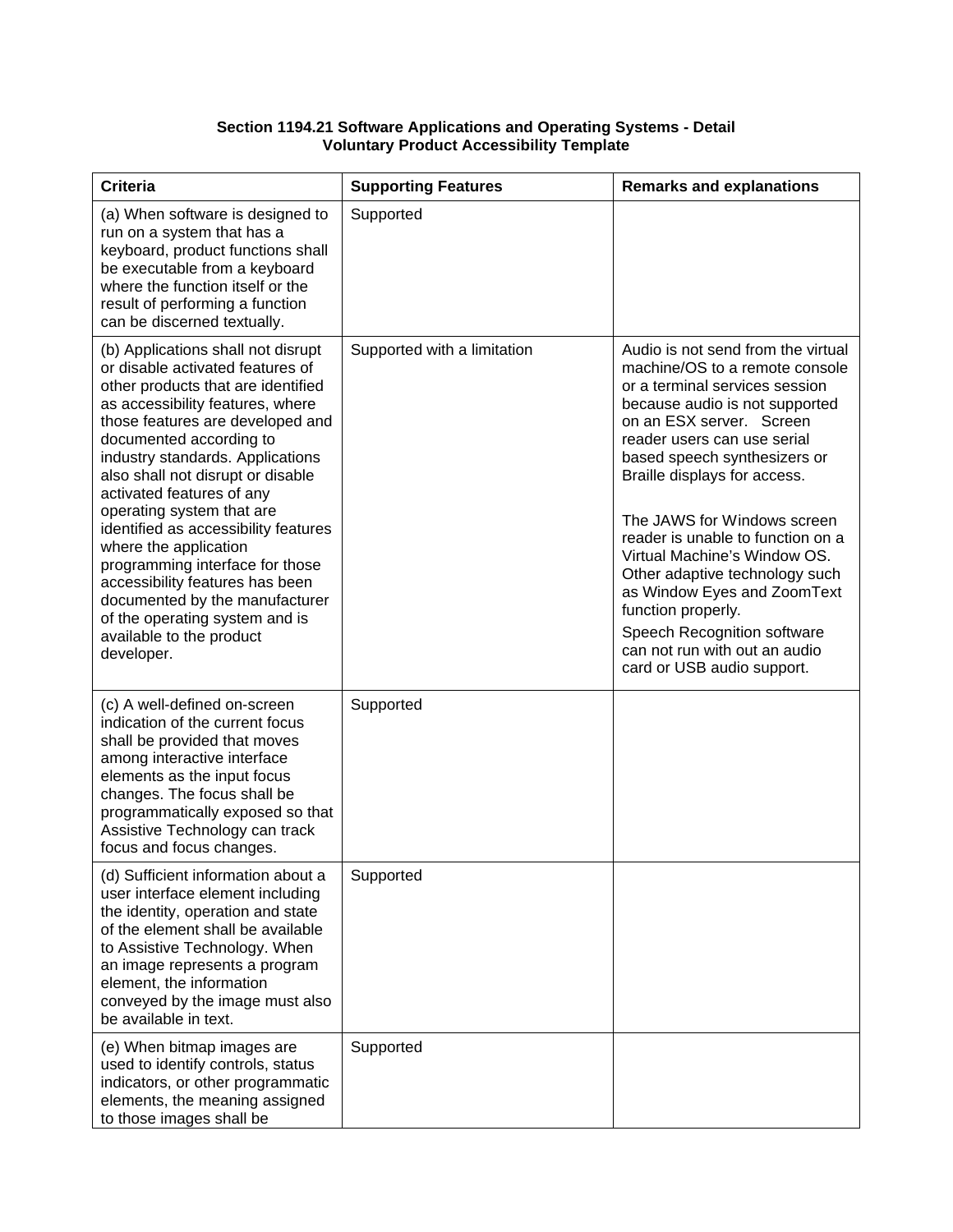| consistent throughout an<br>application's performance.                                                                                                                                                                                                              |                |  |
|---------------------------------------------------------------------------------------------------------------------------------------------------------------------------------------------------------------------------------------------------------------------|----------------|--|
| (f) Textual information shall be<br>provided through operating<br>system functions for displaying<br>text. The minimum information<br>that shall be made available is<br>text content, text input caret<br>location, and text attributes.                           | Supported      |  |
| (g) Applications shall not override<br>user selected contrast and color<br>selections and other individual<br>display attributes.                                                                                                                                   | Supported      |  |
| (h) When animation is displayed,<br>the information shall be<br>displayable in at least one non-<br>animated presentation mode at<br>the option of the user.                                                                                                        | Not Applicable |  |
| (i) Color coding shall not be used<br>as the only means of conveying<br>information, indicating an action,<br>prompting a response, or<br>distinguishing a visual element.                                                                                          | Supported      |  |
| (j) When a product permits a user<br>to adjust color and contrast<br>settings, a variety of color<br>selections capable of producing a<br>range of contrast levels shall be<br>provided.                                                                            | Not Applicable |  |
| (k) Software shall not use<br>flashing or blinking text, objects,<br>or other elements having a flash<br>or blink frequency greater than 2<br>Hz and lower than 55 Hz.                                                                                              | Supported      |  |
| (I) When electronic forms are<br>used, the form shall allow people<br>using Assistive Technology to<br>access the information, field<br>elements, and functionality<br>required for completion and<br>submission of the form, including<br>all directions and cues. | Not Applicable |  |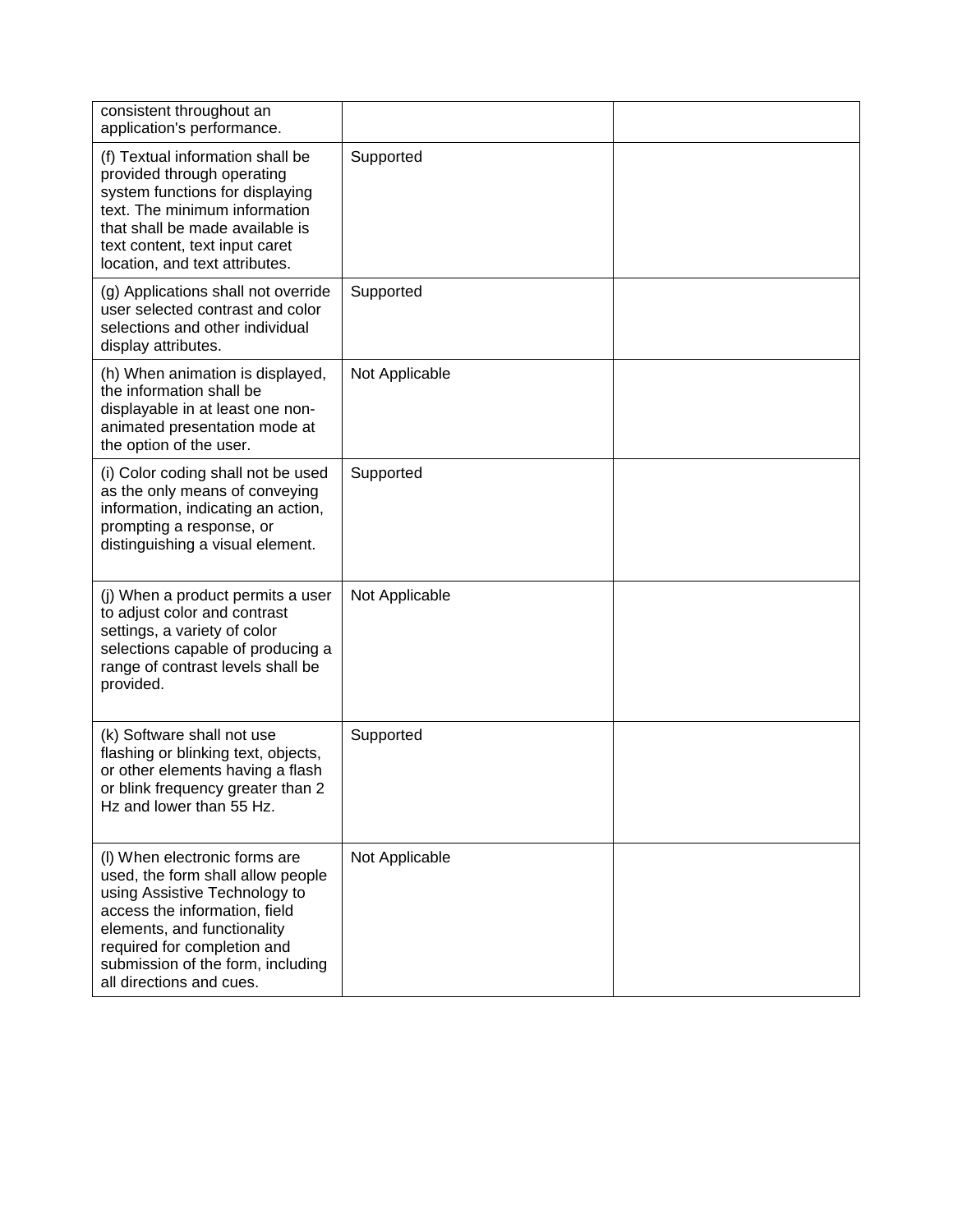#### **Section 1194.22 Web-based Internet information and applications - Detail Voluntary Product Accessibility Template**

| <b>Criteria</b>                                                | <b>Supporting Features</b>      | <b>Remarks and explanations</b> |
|----------------------------------------------------------------|---------------------------------|---------------------------------|
| (a) A text equivalent for every                                | Supported with minor exceptions | See 1194.41                     |
| non-text element shall be                                      |                                 |                                 |
| provided (e.g., via "alt",                                     |                                 |                                 |
| "longdesc", or in element                                      |                                 |                                 |
| content).                                                      |                                 |                                 |
| (b) Equivalent alternatives for                                | Not Applicable                  |                                 |
| any multimedia presentation                                    |                                 |                                 |
| shall be synchronized with the                                 |                                 |                                 |
| presentation.                                                  |                                 |                                 |
| (c) Web pages shall be designed                                | Supported                       |                                 |
| so that all information conveyed                               |                                 |                                 |
| with color is also available                                   |                                 |                                 |
| without color, for example from                                |                                 |                                 |
| context or markup.<br>(d) Documents shall be                   | Not Applicable                  |                                 |
| organized so they are readable                                 |                                 |                                 |
| without requiring an associated                                |                                 |                                 |
| style sheet.                                                   |                                 |                                 |
| (e) Redundant text links shall be                              |                                 |                                 |
| provided for each active region                                | Not Applicable                  |                                 |
| of a server-side image map.                                    |                                 |                                 |
| (f) Client-side image maps shall                               | Not Applicable                  |                                 |
| be provided instead of server-                                 |                                 |                                 |
| side image maps except where                                   |                                 |                                 |
| the regions cannot be defined                                  |                                 |                                 |
| with an available geometric                                    |                                 |                                 |
| shape.                                                         |                                 |                                 |
| (g) Row and column headers                                     | Supported                       |                                 |
| shall be identified for data tables.                           |                                 |                                 |
| (h) Markup shall be used to                                    | Supported                       |                                 |
| associate data cells and header                                |                                 |                                 |
| cells for data tables that have                                |                                 |                                 |
| two or more logical levels of row                              |                                 |                                 |
| or column headers.                                             |                                 |                                 |
| (i) Frames shall be titled with text<br>that facilitates frame | Supported                       |                                 |
| identification and navigation                                  |                                 |                                 |
| (i) Pages shall be designed to                                 | Supported                       |                                 |
| avoid causing the screen to                                    |                                 |                                 |
| flicker with a frequency greater                               |                                 |                                 |
| than 2 Hz and lower than 55 Hz.                                |                                 |                                 |
| (k) A text-only page, with                                     | Not Applicable                  |                                 |
| equivalent information or                                      |                                 |                                 |
| functionality, shall be provided to                            |                                 |                                 |
| make a web site comply with the                                |                                 |                                 |
| provisions of this part, when                                  |                                 |                                 |
| compliance cannot be                                           |                                 |                                 |
| accomplished in any other way.                                 |                                 |                                 |
| The content of the text-only page                              |                                 |                                 |
| shall be updated whenever the                                  |                                 |                                 |
| primary page changes.                                          |                                 |                                 |
| (I) When pages utilize scripting                               | Supported                       |                                 |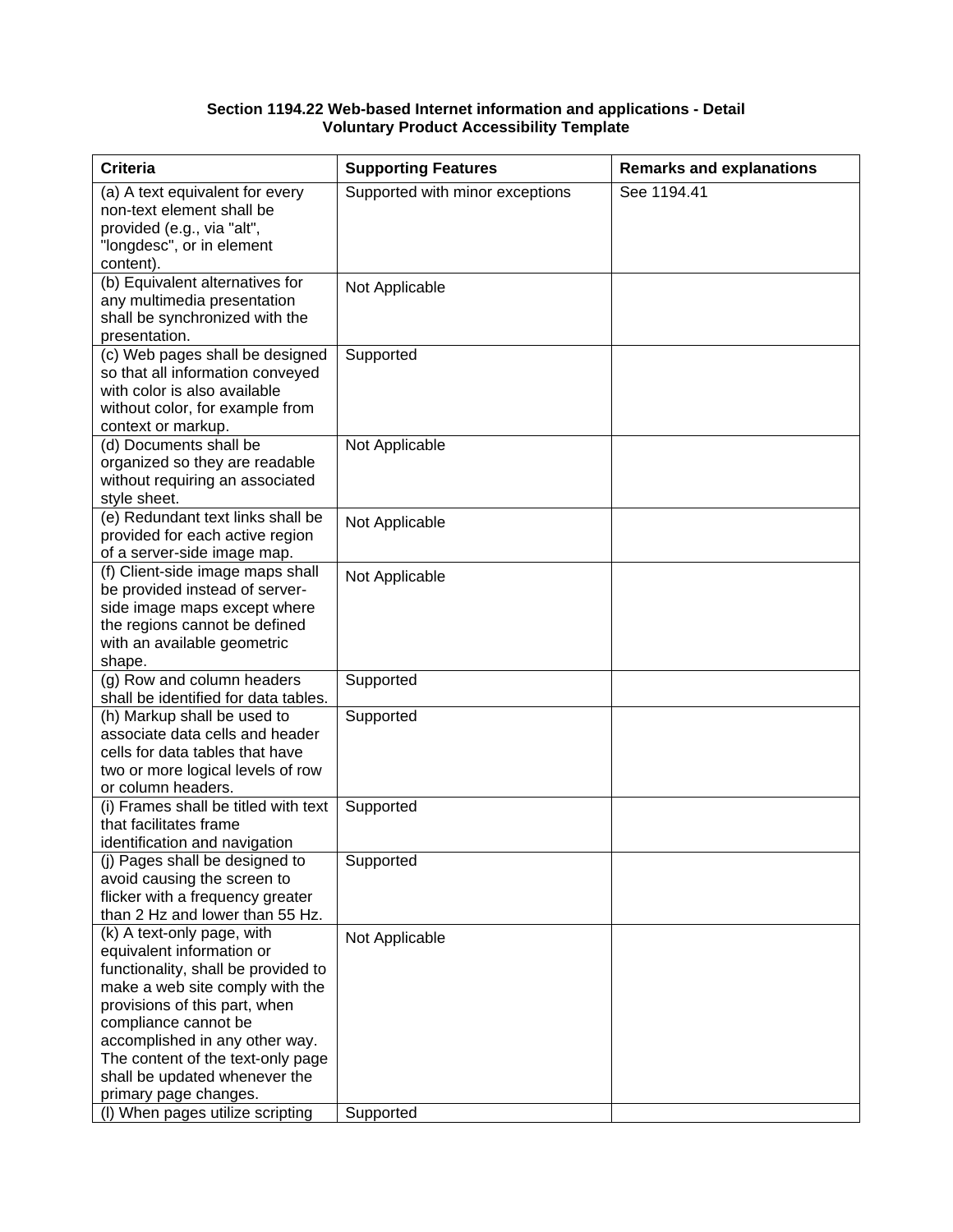| languages to display content, or<br>to create interface elements, the<br>information provided by the<br>script shall be identified with<br>functional text that can be read<br>by Assistive Technology.                                                                                             |                |  |
|-----------------------------------------------------------------------------------------------------------------------------------------------------------------------------------------------------------------------------------------------------------------------------------------------------|----------------|--|
| (m) When a web page requires<br>that an applet, plug-in or other<br>application be present on the<br>client system to interpret page<br>content, the page must provide a<br>link to a plug-in or applet that<br>complies with §1194.21(a)<br>through (I).                                           | Not Applicable |  |
| (n) When electronic forms are<br>designed to be completed on-<br>line, the form shall allow people<br>using Assistive Technology to<br>access the information, field<br>elements, and functionality<br>required for completion and<br>submission of the form, including<br>all directions and cues. | Supported      |  |
| (o) A method shall be provided<br>that permits users to skip<br>repetitive navigation links.                                                                                                                                                                                                        | Not Applicable |  |
| (p) When a timed response is<br>required, the user shall be<br>alerted and given sufficient time<br>to indicate more time is required.                                                                                                                                                              | Not Applicable |  |

## **Section 1194.31 Functional Performance Criteria - Detail Voluntary Product Accessibility Template**

| Criteria                                                                                                                                                                                                                                                                                                                               | <b>Supporting Features</b>                                                                                             | <b>Remarks and explanations</b>         |
|----------------------------------------------------------------------------------------------------------------------------------------------------------------------------------------------------------------------------------------------------------------------------------------------------------------------------------------|------------------------------------------------------------------------------------------------------------------------|-----------------------------------------|
| (a) At least one mode of<br>operation and information<br>retrieval that does not require<br>user vision shall be provided, or<br>support for Assistive Technology<br>used by people who are blind or<br>visually impaired shall be<br>provided.                                                                                        | <b>↓ Supported with a limitation</b><br><b>ESX Server supports most features</b><br>for use with assistive technology. | Limitation noted in section<br>1194.21. |
| (b) At least one mode of<br>operation and information<br>retrieval that does not require<br>visual acuity greater than 20/70<br>shall be provided in audio and<br>enlarged print output working<br>together or independently, or<br>support for Assistive Technology<br>used by people who are visually<br>impaired shall be provided. | Supported                                                                                                              |                                         |
| (c) At least one mode of                                                                                                                                                                                                                                                                                                               | Not Applicable                                                                                                         |                                         |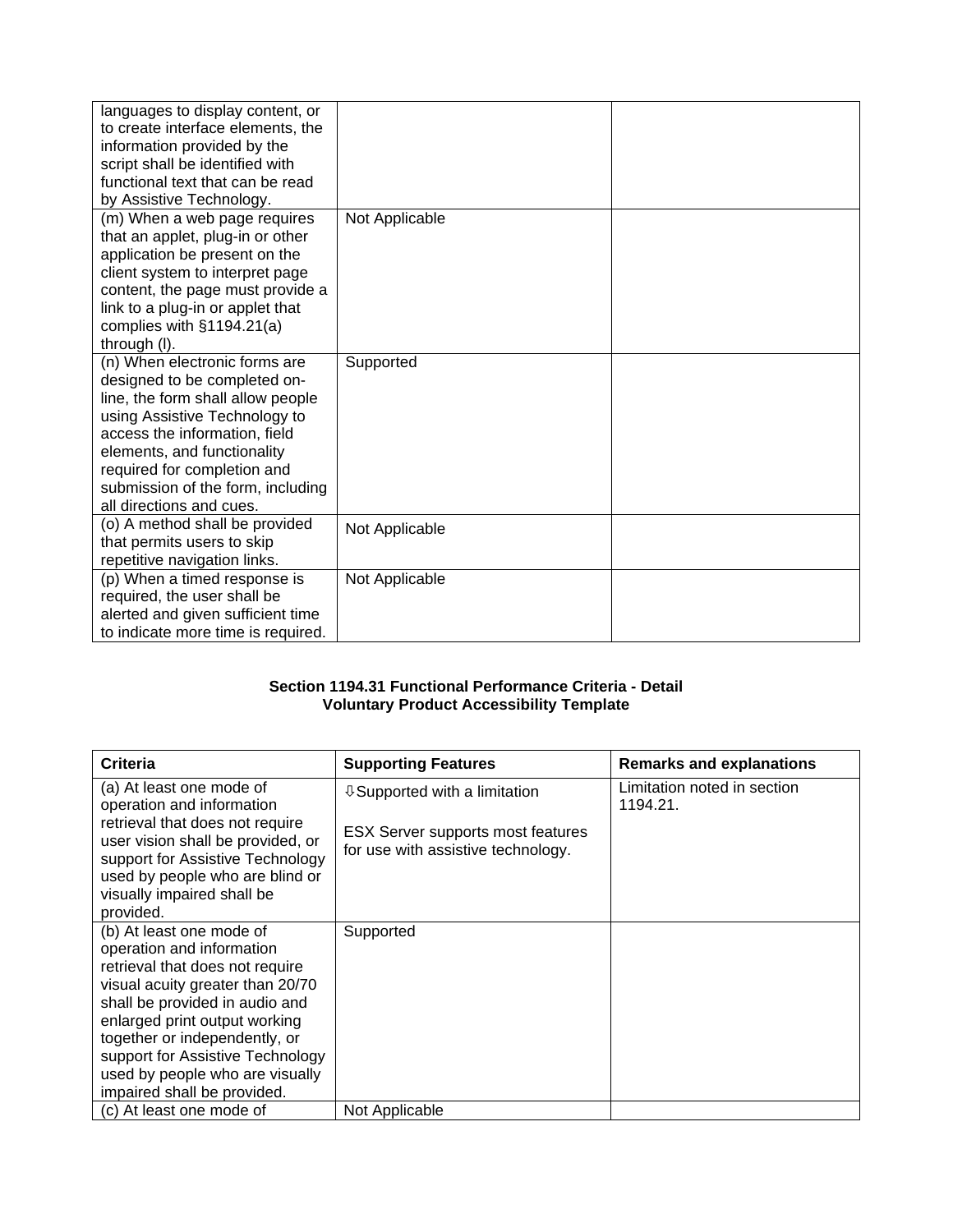| operation and information<br>retrieval that does not require<br>user hearing shall be provided,<br>or support for Assistive<br>Technology used by people who<br>are deaf or hard of hearing shall                                                                              |                |  |
|--------------------------------------------------------------------------------------------------------------------------------------------------------------------------------------------------------------------------------------------------------------------------------|----------------|--|
| be provided<br>(d) Where audio information is<br>important for the use of a<br>product, at least one mode of<br>operation and information<br>retrieval shall be provided in an<br>enhanced auditory fashion, or<br>support for assistive hearing<br>devices shall be provided. | Not Applicable |  |
| (e) At least one mode of<br>operation and information<br>retrieval that does not require<br>user speech shall be provided,<br>or support for Assistive<br>Technology used by people with<br>disabilities shall be provided.                                                    | Not Applicable |  |
| (f) At least one mode of<br>operation and information<br>retrieval that does not require<br>fine motor control or<br>simultaneous actions and that is<br>operable with limited reach and<br>strength shall be provided.                                                        | Supported      |  |